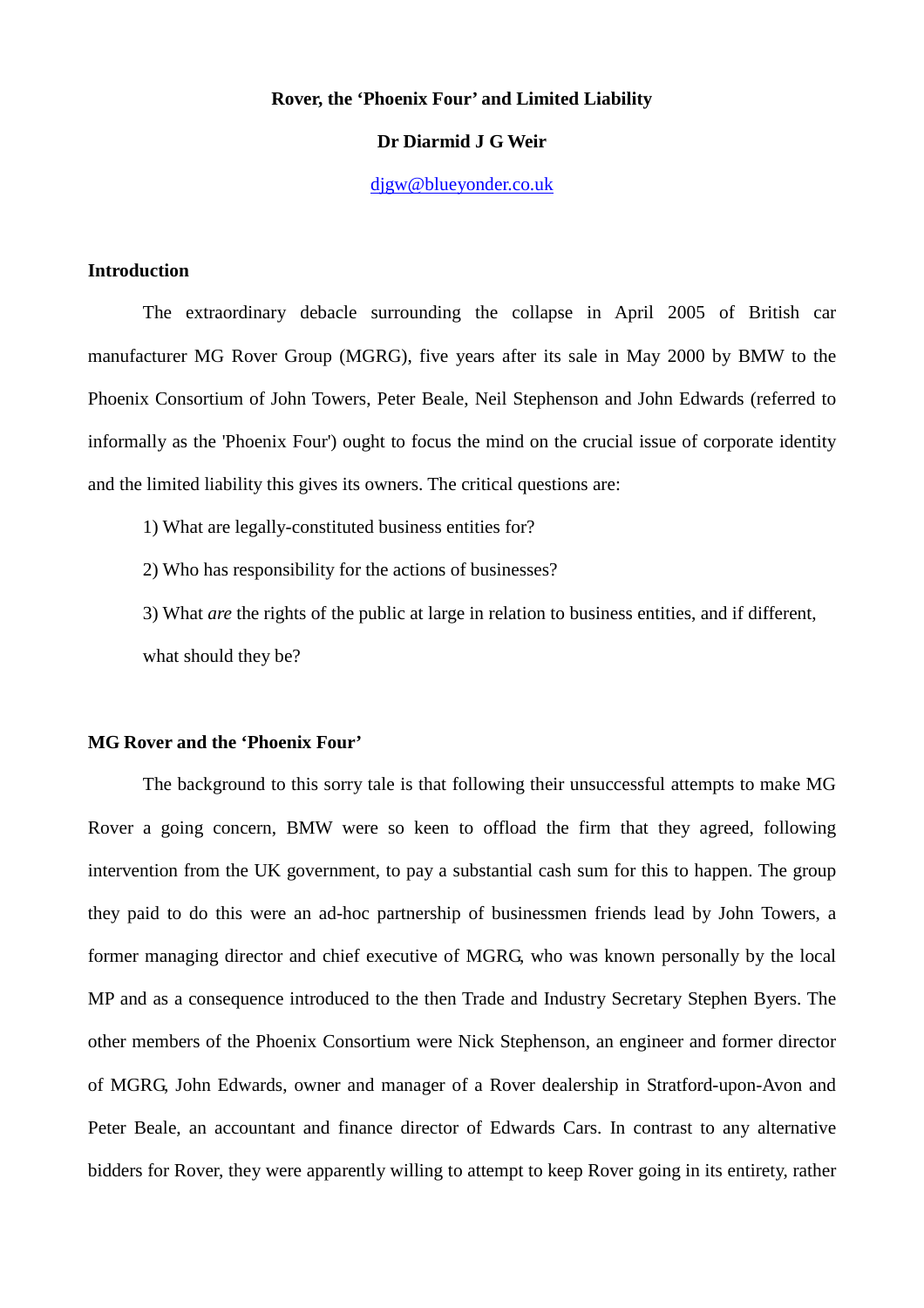than shrinking the business to provide solely for a niche market such as sports cars.

In paying the Phoenix Consortium to take on the business, it seems that arrangements as to how this payment was to be used by its recipient(s) was seriously flawed. The payments were in two parts. Firstly there was £75 million paid to indemnify BMW against any future legal action by MG Rover or its new owners against BMW. Secondly, there was £427 million in the form of a 49year interest-free loan. (Taking inflation into account even at its current low levels, the length of the loan period made this loan essentially a gift.)

Presumably the expectation was that the sums paid by BMW would go to guarantee the future of MG Rover for as long as possible, or at least as long as took to find the strategic partner deemed necessary to its long-term survival. In the event there was considerable discussion by the Phoenix Four and their advisors as to whether the £75 million warranty fee should be reserved for payment to them on the subsequent sale of the business and how this should be done in a way that minimised the appearance of greed on the part of the Consortium. In the event this did not happen, perhaps because it was thought that BMW would object, but £10 million *was* earmarked for them in the form of 'loan notes' that were subsequently 'repaid' to the tune of £2.5 million for each of the four partners, and there was evidence that subsequent sums paid to the Phoenix Four were at least in part intended to make up the £65 million difference between these sums.

There seems to have been fewer qualms about the decision to direct the £427 million not to MG Rover itself, but to the holding company established by the Consortium on subscription of £60,000 of share-capital by each of the Phoenix partners. This holding company, going by the name of 'Techtronic', then lent the bulk of this money to MG Rover at interest, despite the fact that they had received it interest-free. Since this holding company received interest income while paying none, it made a profit despite being the owner of the loss-making MGRG. This profit was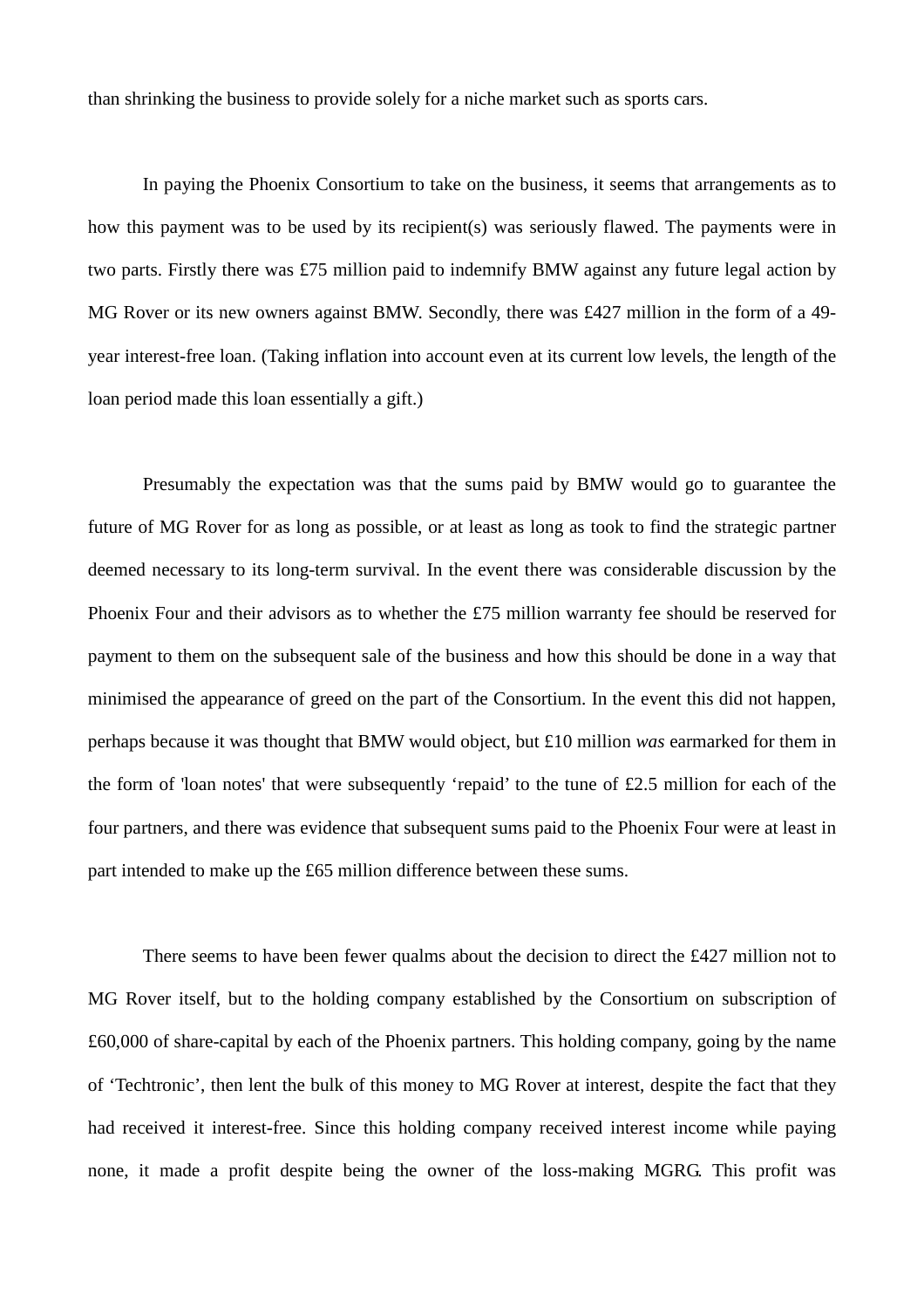transferred in the form of dividends to a higher tier holding company, Phoenix Venture Holdings (PVH) of whom the controlling and main beneficiary owners were Towers, Stephenson, Edwards and Beale.

The Phoenix partners were directors of all three of these companies, and so were more or less free to shift assets and cash flows between them and to themselves as individuals as they thought fit. This freedom seems to have been enhanced by the informality with which board decisions were taken, the laxness in recording the details of meetings and even the regular failure to inform non-executive directors of the occurrence of board meetings. In the event, over the five years they owned MG Rover Group, the Phoenix Four paid themselves around £280,000 each in salaries and benefits from MG Rover, £1,125,000 in salaries from PVH, £1,000,000 in bonuses from PVH, and paid for themselves £3,600,000 each into a tax-minimising Guernsey trust. As noted above, each of the four also received a £2.5 million loan 'repayment'. This, combined with the interest accrued on this loan, amounted to another £2,939,000 for each of the partners. The total each of them received up until the collapse of MG Rover was thus around £8,900,000. Moreover, by making sure that MGR Capital (acquirer of the MG Rover loan book) belonged not to MG Rover, but to the Phoenix Four, they both protected it from bankruptcy and made sure that they could and still can each receive benefits calculated at £3,239,000 each. If these benefits are fully realised the total financial gain made by each of the Phoenix Four from their acquisition of MG Rover will amount to around £12,100,000 each.

This gain was made for 5 years of running a firm that made total losses in this period of over £950 million and at the end of that period went bankrupt owing £1.2 billion to its creditors, including the pension fund of its own workers. It seems to be the case that the four worked very hard over this time to ensure the continuation of MG Rover as part of a joint venture with an another car company, but their own financial resources put at risk only amounted to the £60,000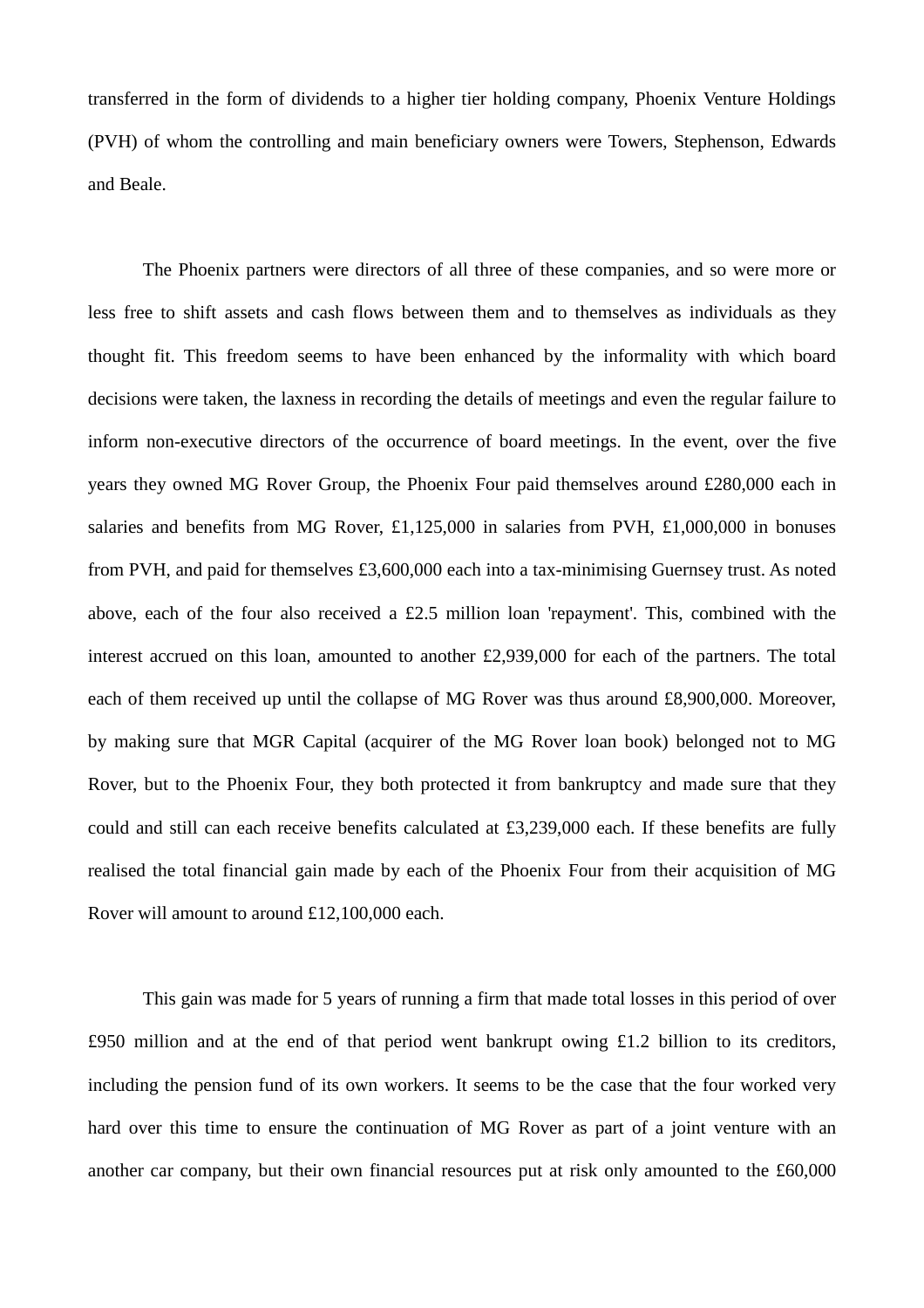share subscription to set up Techtronic at the time of their acquisition of MG Rover. The authors of the DTI report point out that the highest paid directors of European automotive companies generally received between £200,000 and £400,000 annually in 2000-2004, and that the median remuneration for main board professional roles of UK plcs with turnover of £1bn to £5bn was £695,000 in 2004. Excluding the MGR Capital funds, each of the Phoenix Four received the equivalent of £2,225,000 per annum. Even in the context of the complete success of their efforts this remuneration would have been grossly excessive; in the context of the failure encountered it seems absurd. And yet it appears unlikely to be criminal since the Serious Fraud Office have declined to prosecute.

The mismatch between the financial losses of MG Rover and the financial gains of the Phoenix Four are largely a function of the concept of *limited liability*. This enshrines in law the ability of companies to limit the liabilities of their shareholders to no more than the cost of their holding. Moreover, company directors also escape liability, being agents of the shareholders. This generally applies even when, as in the case of PVH and Techtronic, the sole shareholder is another company. The Phoenix Four were in fact 3 times removed from the MG Rover losses, through their shareholdings in PVH, through PVH's ownership of Techtronic and through Techtronic's shareholding in MG Rover. As a consequence their personal financial loss was only their initial £60,000 stake in Techtronic. Clearly this was dwarfed by their financial gains.

# **Limited Liability**

In the US the Supreme Court granted in 1886, without justification or argument, the status of natural persons to corporations. This entitled them to claim all those rights granted to individuals under the Bill of Rights, such as free speech and privacy, and to be regarded as distinct entities, separate and independent of their investors, directors and managers. Ten years later the House of Lords established the same principle for companies in the United Kingdom, in their interpretation of the limited liability decreed by the Companies Act of 1862. The argument in favour of limited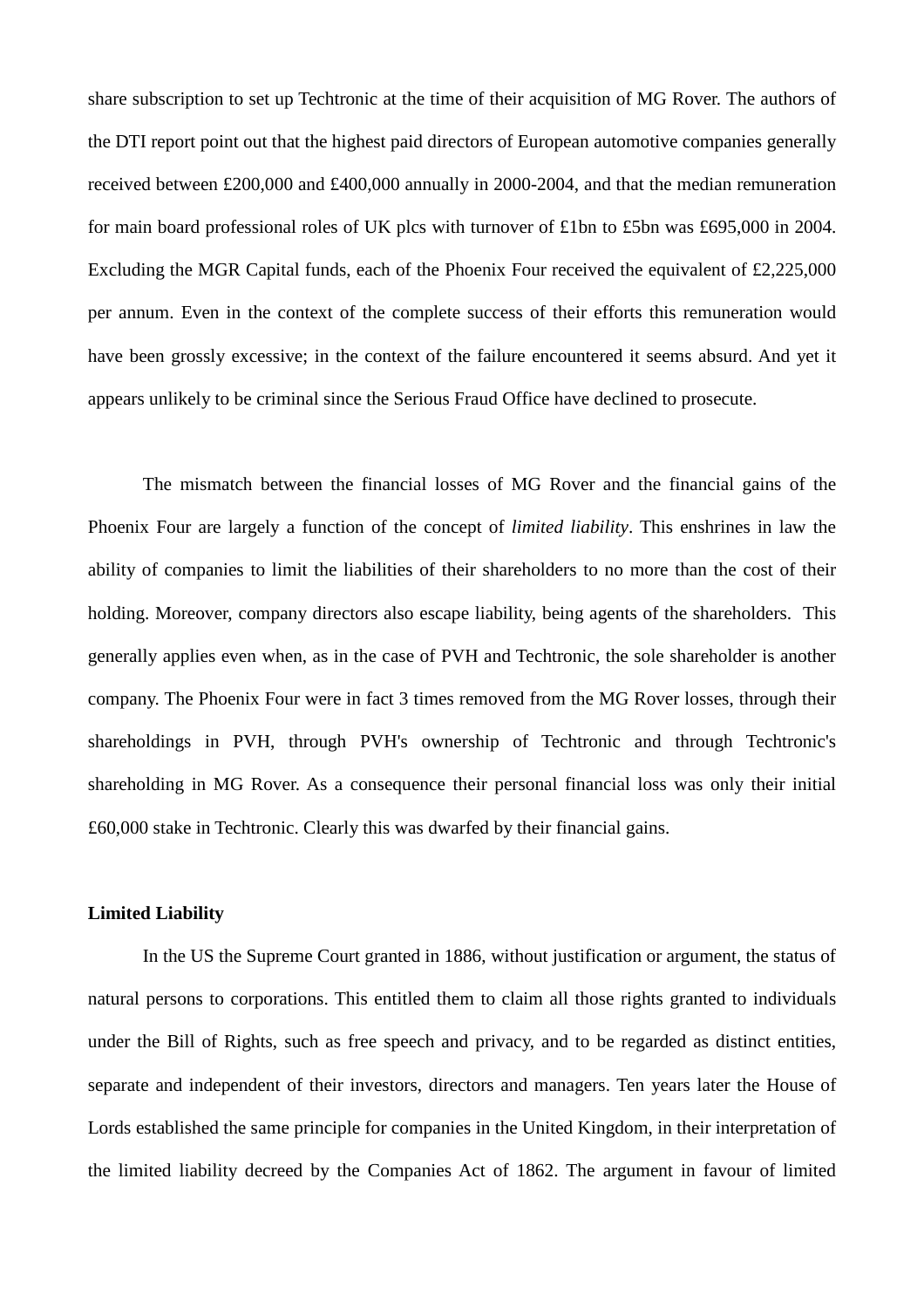liability is that, by reducing the potential costs to investors, it promotes the raising of equity finance and increases the resources available for corporate and national economic growth. The costs reduced would include those of monitoring the wealth position of other shareholders, monitoring the riskiness of management actions and the cost and difficulty for shareholders of diversifying their investments.

A report by Plesch and Blankenberg for the Royal Society of Arts argues, however, that any theoretical advantage of limited liability for society at large has not been borne out by economic history. Their view is that in the US and UK, industrialisation preceded rather than followed from the development of limited liability; and that in later industrialising countries, such as Germany, Japan and South Korea, equity finance did not play a significant part in financing. Indeed, they point out that as the importance of stock markets and the size of speculative capital flows have increased since the early 1980s world growth rates and labour productivity have fallen as income inequality has risen. $<sup>1</sup>$ </sup>

On the other hand there are strong arguments against limited liability for shareholders, some of which have been made since Adam Smith, writing in the Wealth of Nations. His objection was that

> ...to exempt a particular set of dealers from some of the general laws which take place with regard to all their neighbours, merely because they might be capable of thriving if they had such an exemption, would certainly not be reasonable.<sup>2</sup>

Plesch and Blankenberg go on to point out that this violation of the principle of equality before the law goes against the granting of rights to companies on the basis that they should share the status of personhood. Moreover, those that benefit from the exemption of liability tend to be the

 $\overline{a}$ 

<sup>1</sup> Plesch and Blankenberg (2007)

<sup>2</sup> Wealth of Nations V,III,I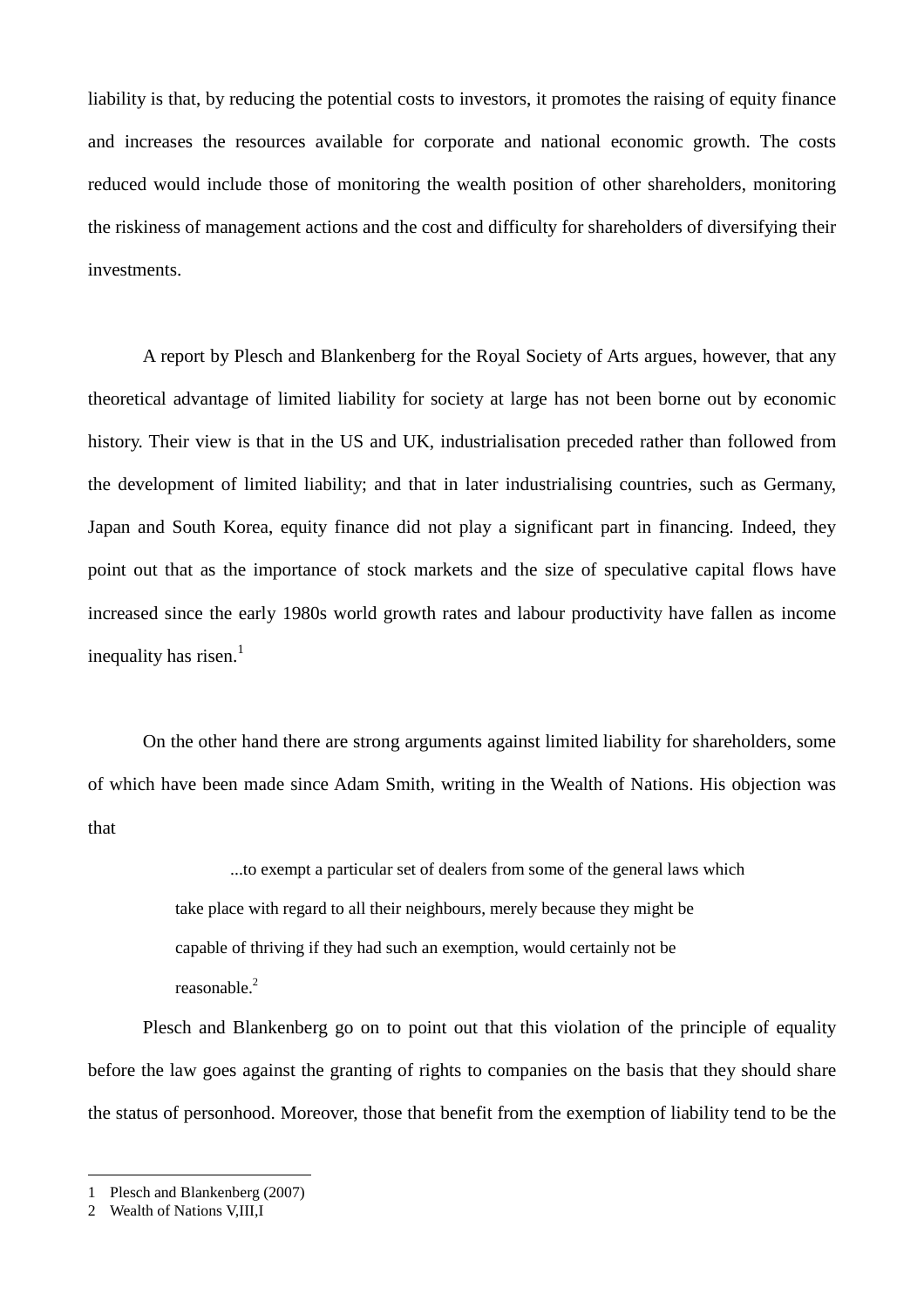more wealthy and more powerful in society who are direct or indirect beneficiaries of equity holdings. In 2001 the wealthiest 10% of the US population owned (directly and indirectly through pension funds etc.) around 77% of corporate equity. The bottom half of the population owned only 1.4%. Exact figures for the UK are more difficult to come by and interpret but also show that the direct share holdings and financial wealth in general are highly skewed to the wealthiest 5-10% of the UK population. $3$ 

There is much evidence that corporate entities, by providing anonymity and liability protection to shareholders, irrespective of whether they are simply passive investors or are actually the controllers of the company, enable money laundering, bribery, corruption, shielding assets from creditors, tax evasion and other legally and morally dubious activities. Any civil action launched cannot proceed beyond the 'veil' of limited liability, frequently allowing shareholders to escape responsibility by the declaration of bankruptcy or shutting down of the company. Clearly when the shareholder is yet a further limited liability company the proper apportioning of responsibility becomes yet more difficult. Plesch and Blankenberg identify episodes where these sort of incidents have occurred including the collapse of Christmas savings company Farepak, Union Carbide and the Bhopal disaster and TeGenero and the serious harm caused by a drug trial to six subjects at Northwick Park hospital.

Rare exceptions to the rule of the limited liability of shareholders to the actions of their companies can in theory be made in the case of 'sham' companies or in the case of fraud, but in reality this only occurs in a haphazard and unsatisfactory way, even when it is clear that the shareholder is the controlling parent company of an integrated subsidiary, as is common in modern multinational enterprises.<sup>4</sup> The latter is clearly a very different situation from the case of individual investor shareholders, who themselves have no power of management or supervision of the

 $\overline{a}$ 

<sup>3</sup> Ireland (2005)

<sup>4</sup> Strasser and Blumberg (2007)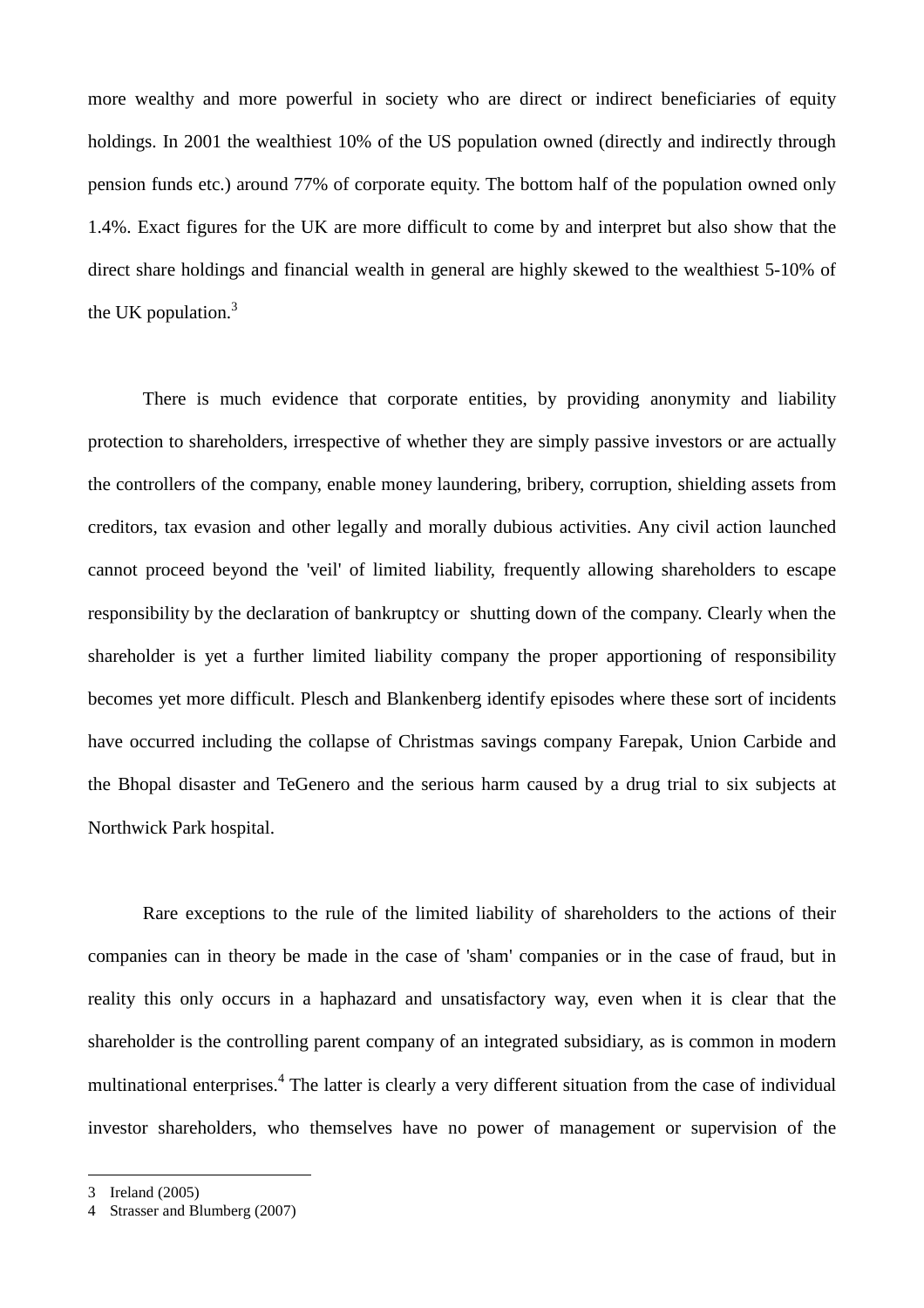company. The effect is to make compensation from or regulation of actually responsible entities particularly difficult, and this may indeed be used as a strategy in the structuring of an enterprise. This certainly seems to have been the effect if not the intention of the corporate structures established by the Phoenix Consortium following their takeover of MG Rover Group.

#### **Possible Reforms**

There are two attitudes one can take of the excessive benefits of limited liability to the controllers and main investors of companies. Firstly, changes in the law can be proposed that recognise the extent to which companies are directly controlled by and integrated with each other and/or directly apportion financial responsibility to shareholders according to the size of their holding. Secondly, limited liability can be left intact, but effort made to ensure that its full benefit is felt by society as intended. This would seem to imply that stakeholders other than purely financial beneficiaries have input into corporate decision-making, reducing the current pure focus of companies on financial profit and shareholder value. To achieve this we should see representation on company boards not just of employees, as in the German *Mitbestimmung* system, but also of suppliers, customers and residents of the area(s) of operation of the company.

## **Conclusion**

To return to the questions I asked in the introduction. With the regard to the question of who benefits from companies established with legally limited liability, it is clear that existence of limited liability implies a benefit to society from a thriving business with access to investment from as many sources as possible, including small investors without the resources to monitor the actions of a large company or the environment in which it is operating. Society at large thus has a legitimate interest in considering whether limited liability does, in its present form, serve to its benefit. With regard to the question of responsibility for corporate actions, it frequently seems that no humans can be ascribed such responsibility, since shareholders are absolved and managers also, as the agents of